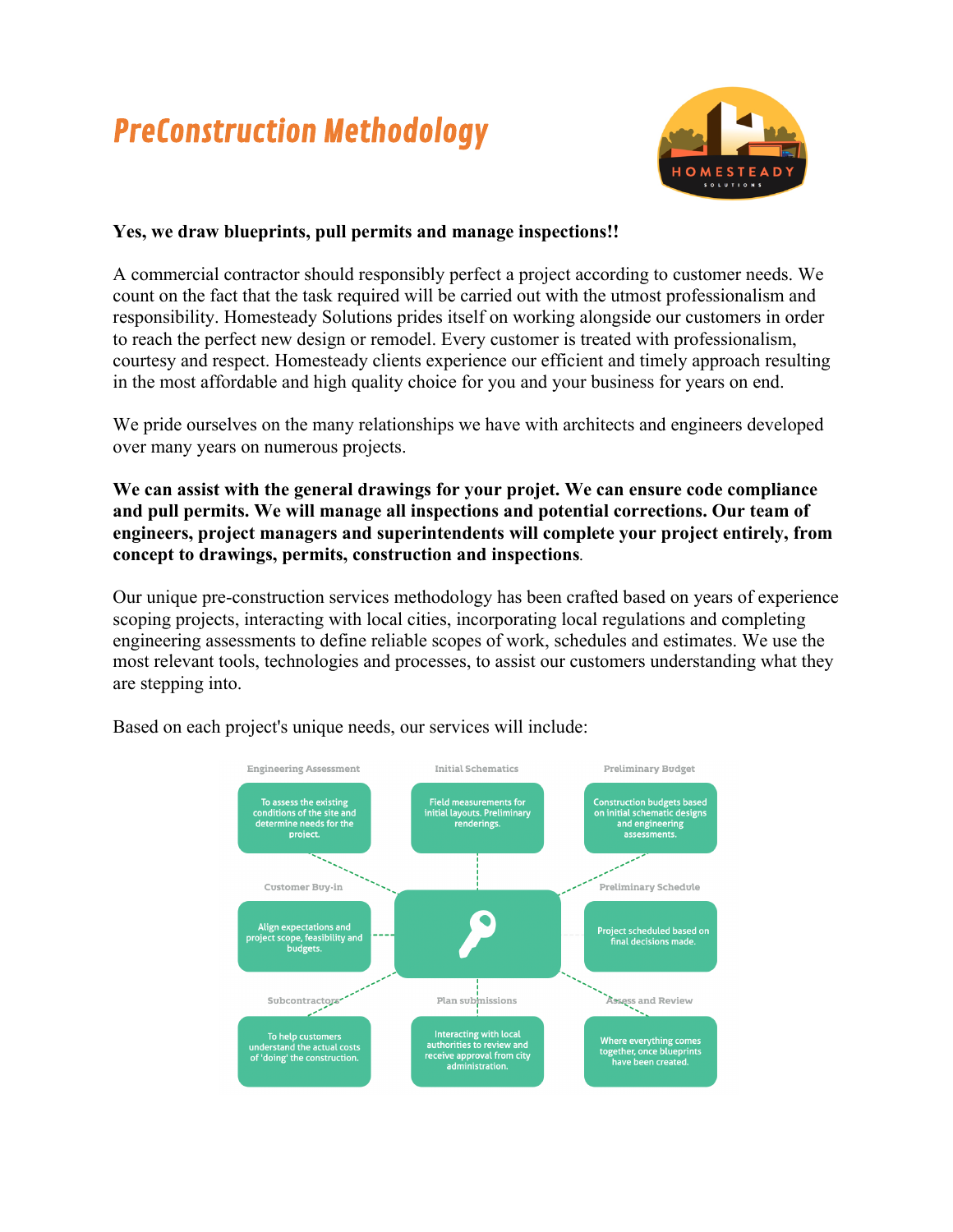Under the Design/Build model we hire architects and engineers directly and could become the "design-builder". We create drawings and construction documents per each client's program needs and budget. Construction could proceed with the design-builder handling the full process from concept to completion. With one source of contract for both design and construction, this method allows Commercial landlords to quickly communicate and budget projects which leads to fast paced value and scheduling.

Since the Homesteady team can be responsible for both design and construction, pricing changes can be kept to a minimum, and are usually limited to instances where unknown conditions or

owner requests necessitate adjustments. Design-Build construction projects often offers faster delivery, and is often the most cost effective option particularly with a coordinated team that has experience working together. We see owners establishing a firm maximum price of the project early, and being able to maintain a significant amount of cost control. Design-Build projects are ideal for construction projects where the owner has clearly established the requirements prior to design.

Such services are guaranteed to add value to your overall project experience - before, during, and after.



Our team of professional architects, draftsmen, project managers, estimators, construction superintendents, foremen, and technicians contain the necessary skills and effort that keep our customers highly satisfied.

## **Commercial building plans for permits**

A key benefit when hiring Homesteady is that you will always know the status of the project. Immanent details are frequently provided in order to ensure that our client is approving of the budget and time of completion. Our goal is strictly to design the best possible project specifically tailored for a each individual customer. By collaborating on ideas and various points of views with our client's, we can guarantee high customer satisfaction.

Homesteady Solutions has a proven track-record of success that's well known throughout Los Angeles and Ventura County. The relationships we've developed with our business associates, engineers, architects, and others has positioned our company as a highly recommended business partner. These relationships and partnerships have over time earned us repeat business as we've consistently outperformed our clients' expectations. At the end of the day, the quality of our work, strict adherence to budget considerations, and our willingness to provide first-rate services